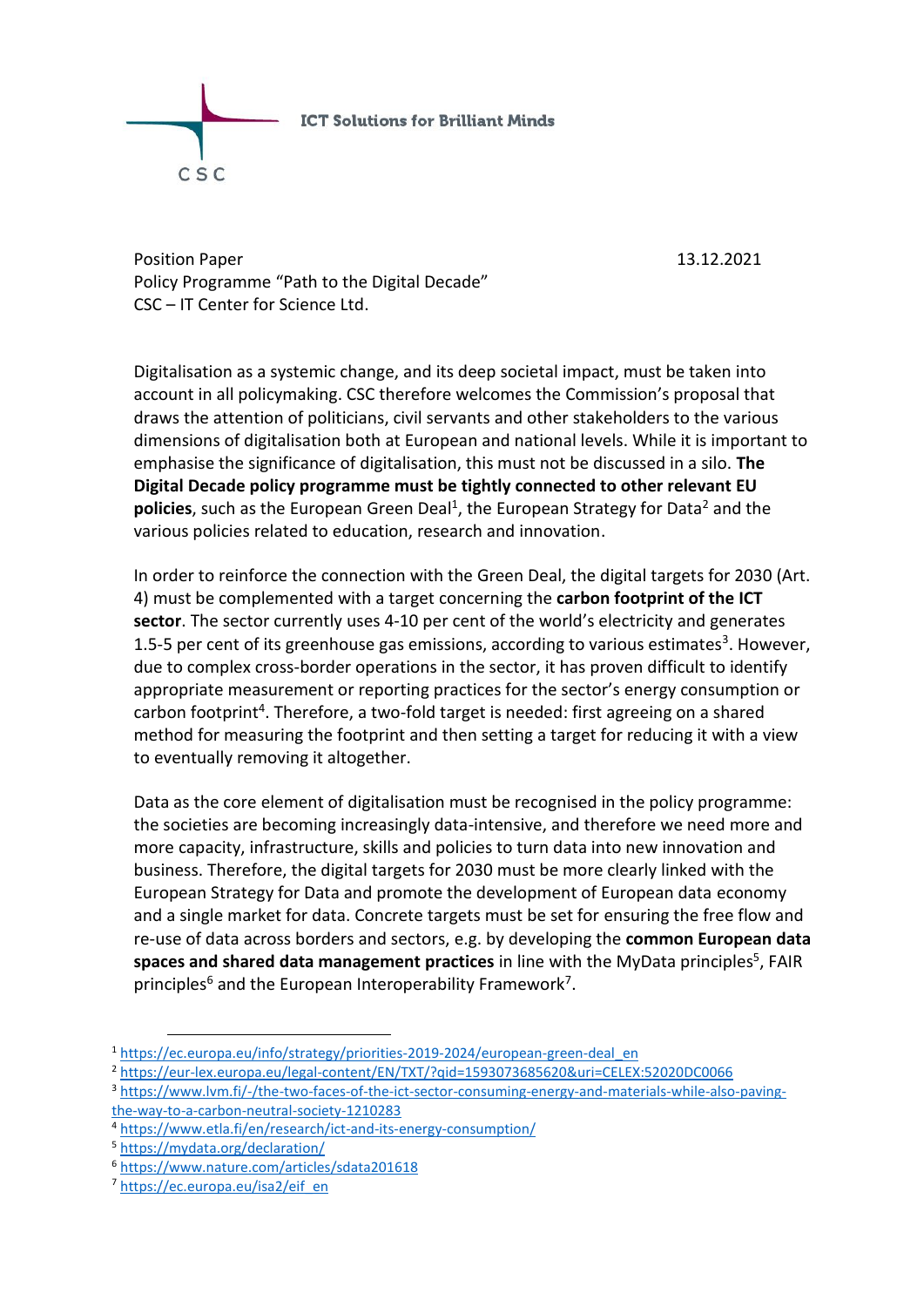In order to promote data sharing in the health sector in particular, the target regarding citizens' access to their own **electronic health records** (Art. 4.1.4.b) must be extended to guarantee access to all health care professionals dealing with the individual in question as well as for secondary use, especially for research purposes, provided that appropriate methods for anonymisation/pseudonymisation are in use. This is a key prerequisite in developing and improving the primary health care, for the benefit of all European citizens.

As to linking the digital targets to education, research and innovation policies, the targets related to **digital skills** must be expanded horizontally to promote continuous opportunities to update one's competences at all levels and in work life as well. Competence development must not be limited to only technical skills but also those related to e.g. legal, policy and business expertise required in the digital era. In order to ensure that competence development responds to the needs of the increasingly digitalised society, targets must also be set for improving the skills and competences of teachers and trainers, as well as for creating tighter links between education, research and innovation, e.g. in the form of increased partnerships between higher education institutions and the private sector. European competence development must be seen as a key asset in building the European technological sovereignty.

When it comes to the **infrastructure targets** for 2030, the rather narrow targets concerning edge nodes and quantum capabilities must be complemented with or even replaced by a more comprehensive target **for developing an interoperable ecosystem** of data management, edge computing capacities and more consolidated cloud, AI, High-Performance Computing and quantum infrastructures, allowing for data to be analysed and re-used in the most appropriate environment, taking into account the needs of different beneficiaries.

As to Europe's quantum development, the target of having a first computer with quantum acceleration by 2025 is not enough to really "pave the way for the Union to be at the cutting edge of **quantum capabilities**". A higher level of ambition is needed to match the current state of development better. The aim must be to develop an ecosystem of different types of quantum capabilities and to achieve significant progress already in a year or two. In parallel, development of European **High-Performance Computing** capabilities must continue and concrete targets set for that as well.

The requirement for Member States to draw up national Digital Decade strategic roadmaps is very welcome as it helps to boost policy debate and measures on national level as well. It must be noted, however, that one size does not fit all when it comes to digitalisation policies. Some countries are more advanced than others and should therefore be encouraged to be more ambitious than the Union level targets would require. For this purpose, Art. 7.2 should be extended to include a requirement for Member States to set their own **digital targets on national level** taking into account their starting point in relation to the respective EU-level targets.

Another way to offer more incentives to the more advanced member states would be to set a target for their participation in the **Multi-Country Projects** (MCPs). In any case, the